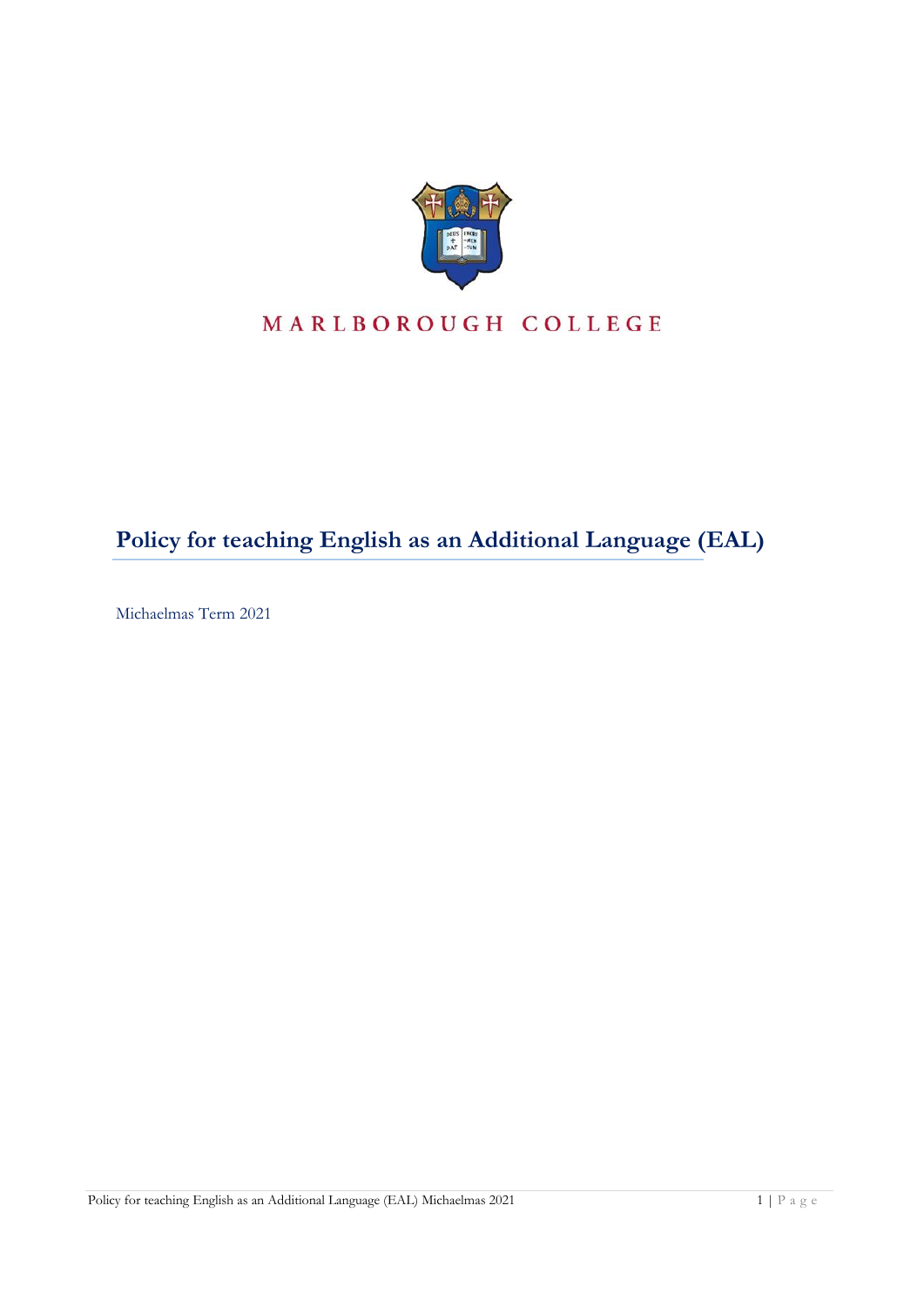

## MARLBOROUGH COLLEGE

### **Policy for teaching English as an Additional Language (EAL)**

### **Contents**

**This policy addresses ISI Regulatory Requirements Part 1, Quality of Education Para 2 and Part 6, Para 32.**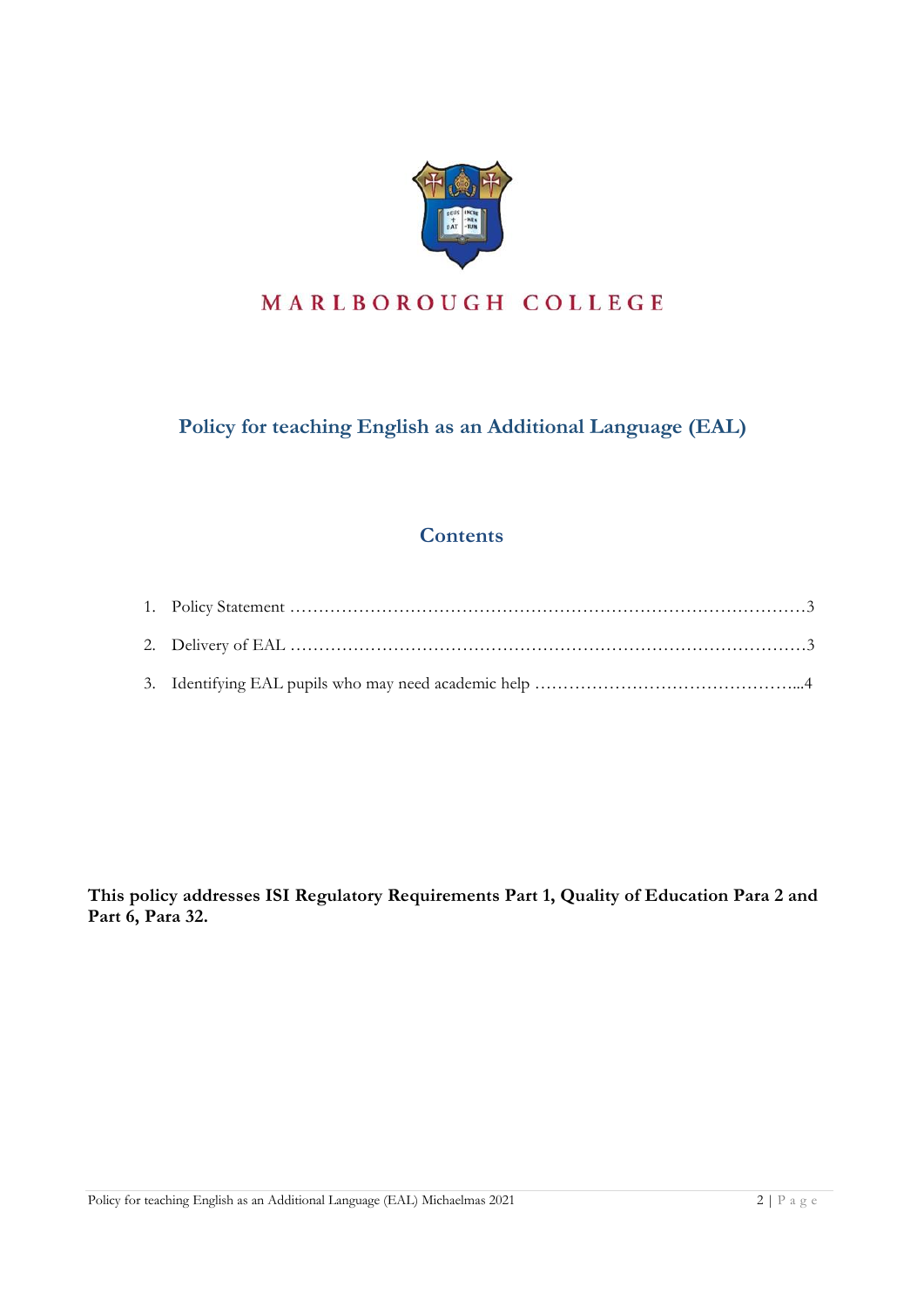#### **1. Policy Statement**

Language plays an important part in supporting the College's mission statement. Within the College boarding community many languages exist side by side and pupils are encouraged to compare languages and the cultures that are associated with them.

Marlborough College is committed to providing a quality education in English for pupils from a variety of cultural backgrounds, and to providing support for pupils who are working in English as their second language. The College recognises the important role that teachers play in developing language acquisition and also acknowledges the importance of first-language development. The College's Curriculum Policy clearly states the aims of the College to stimulate, challenge and support all pupils, and to deliver a curriculum which is inclusive, and fosters development of the key competencies: speaking, listening, literacy and numeracy.

As the College makes welcome pupils with a variety of linguistic backgrounds, it is vitally important that its English as an Additional Language (EAL) policy is flexible, thereby allowing the College to incorporate the needs of different pupils and their learning styles, while at the same time allowing them to benefit from the full range of the curriculum and full integration in the life of the College. This offers the individual not only the opportunity to acquire facility and fluency in the English language, but is also in-keeping with the College's promotion of multicultural awareness, and its recognition and encouragement of a global outlook.

#### **2. Delivery of EAL**

Marlborough College seeks to promote a whole College policy approach through which all members of staff are aware and informed of the needs of all pupils with English as an Additional Language. Our practices are designed to enable EAL pupils to access the curriculum and public examinations, and to help such pupils improve their academic skills and learning strategies, to take responsibility for their own learning and to understand his/her learning profile.

The EAL Coordinator supports departments in understanding the specific needs of EAL pupils and in developing strategies to support their progress.

Responsibility for the delivery of EAL support rests with the EAL Coordinator within the Learning Support Department. The principal aim of EAL support is to give all students whose first language is not English the linguistic ability and confidence in their academic subjects as well as encouraging effective study skills. The EAL provision aims to support and develop pupils' abilities to communicate effectively in both speech and writing.

Within the EAL provision the College aims to:

- Advise on the linguistic level of international pupils applying to the College when asked to do so;
- Assess proficiency in English of EAL pupils new to the College and communicate this to the whole staff, together with any other relevant information as requested;
- Provide individual classes with a focus on both academic English and support for curriculum subjects;
- Upon request, provide students with the opportunity to gain a recognised English Language qualification for university entry, such as IELTS;
- Liaise with EAL pupils' academic subject teachers to ensure tailored support.

The progress of EAL pupils will be tracked at key assessment and reporting points throughout the year, as well as in performance in public examinations.